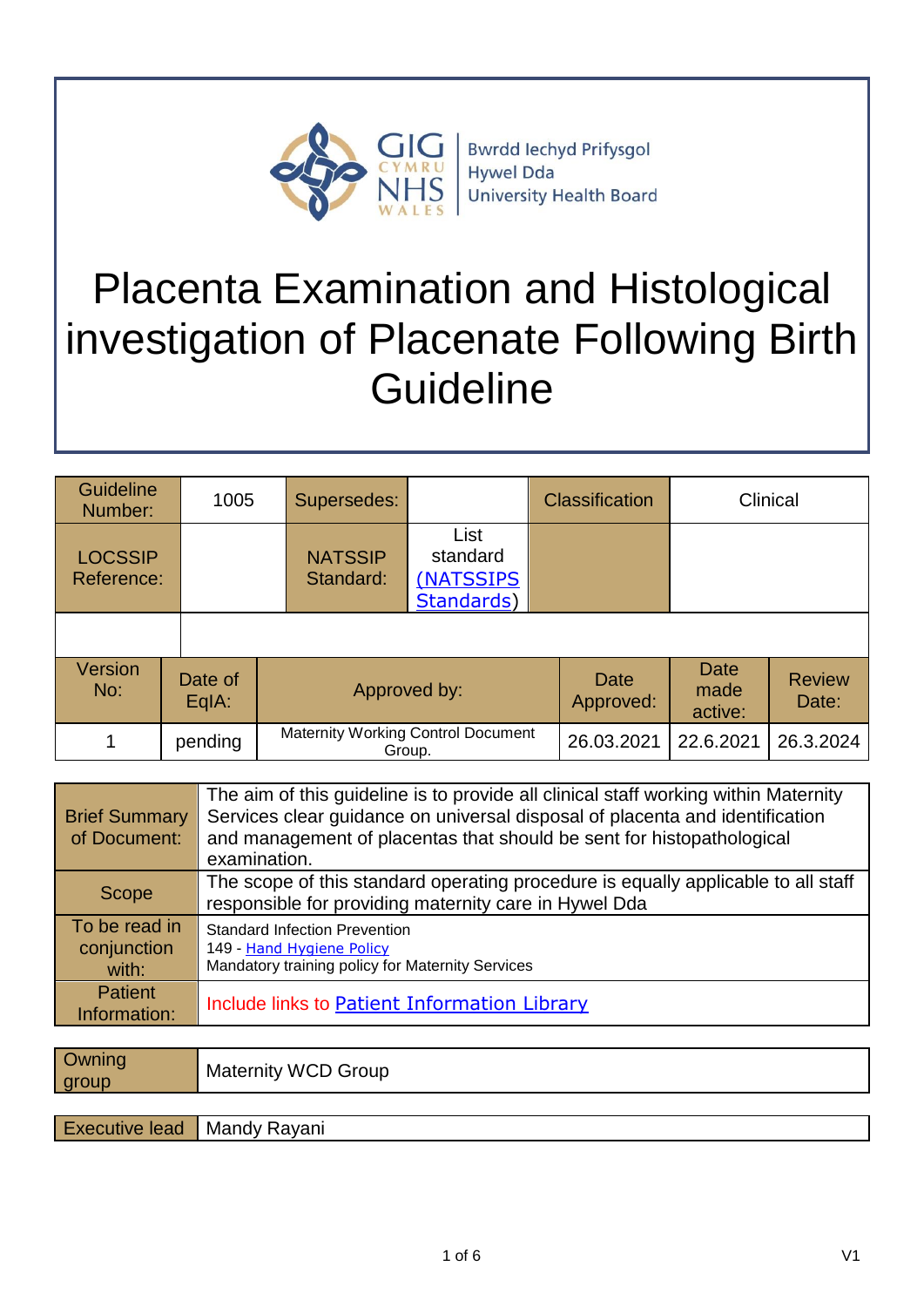| Reviews and updates |                        |           |  |
|---------------------|------------------------|-----------|--|
| Version             | Summary of Amendments: | Date      |  |
| no:                 |                        | Approved: |  |
|                     | New guideline          | 26/3/2021 |  |

#### Glossary of terms

| Term | Definition |
|------|------------|
|      |            |
|      |            |
|      |            |

|  | Keywords   Birth Placenta Examination and Histological investigation |
|--|----------------------------------------------------------------------|
|--|----------------------------------------------------------------------|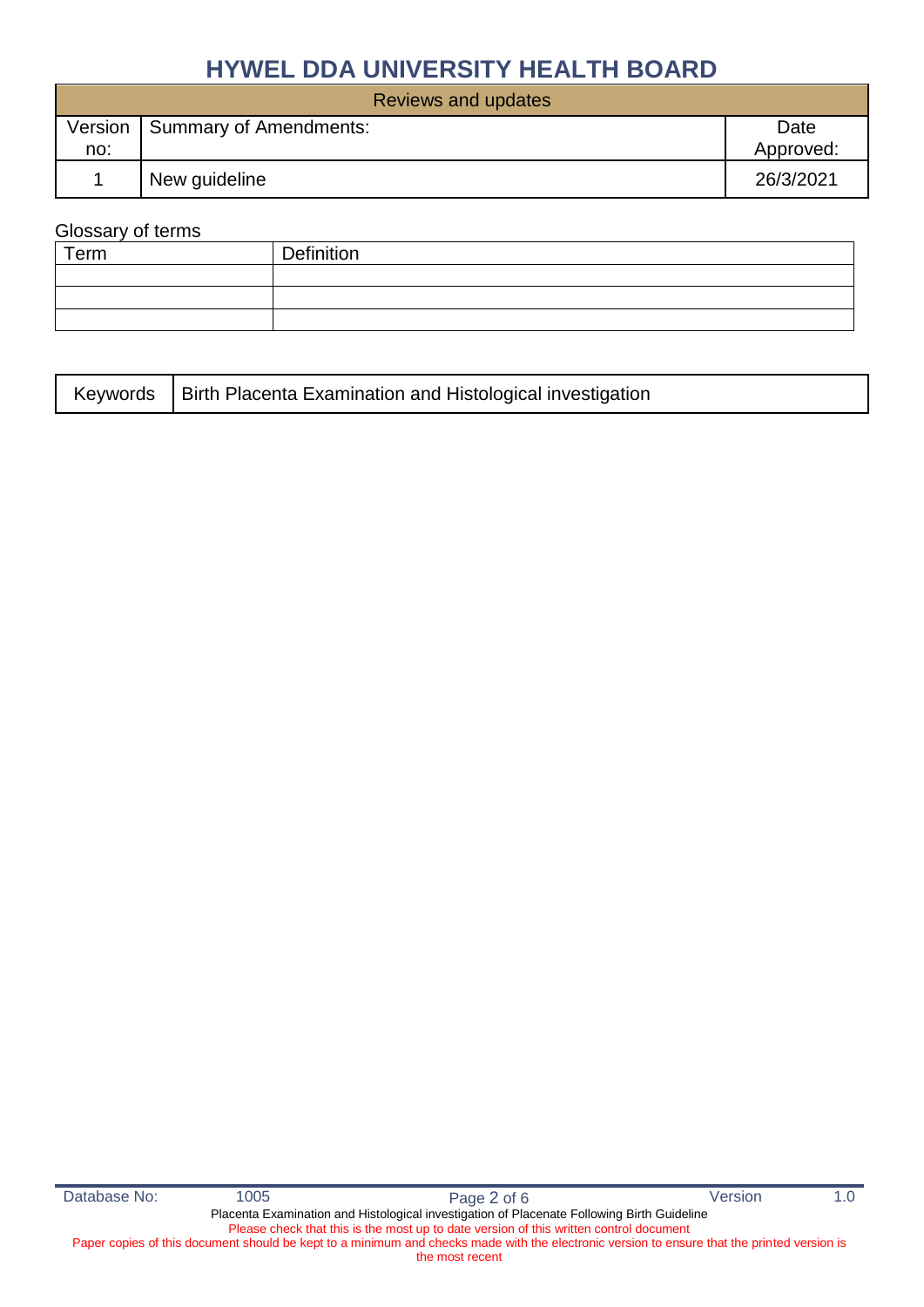### **Contents**

| 8. How to fill the specimen request form (this is the responsibility of the requesting clinician):  5 |  |
|-------------------------------------------------------------------------------------------------------|--|
|                                                                                                       |  |
|                                                                                                       |  |
|                                                                                                       |  |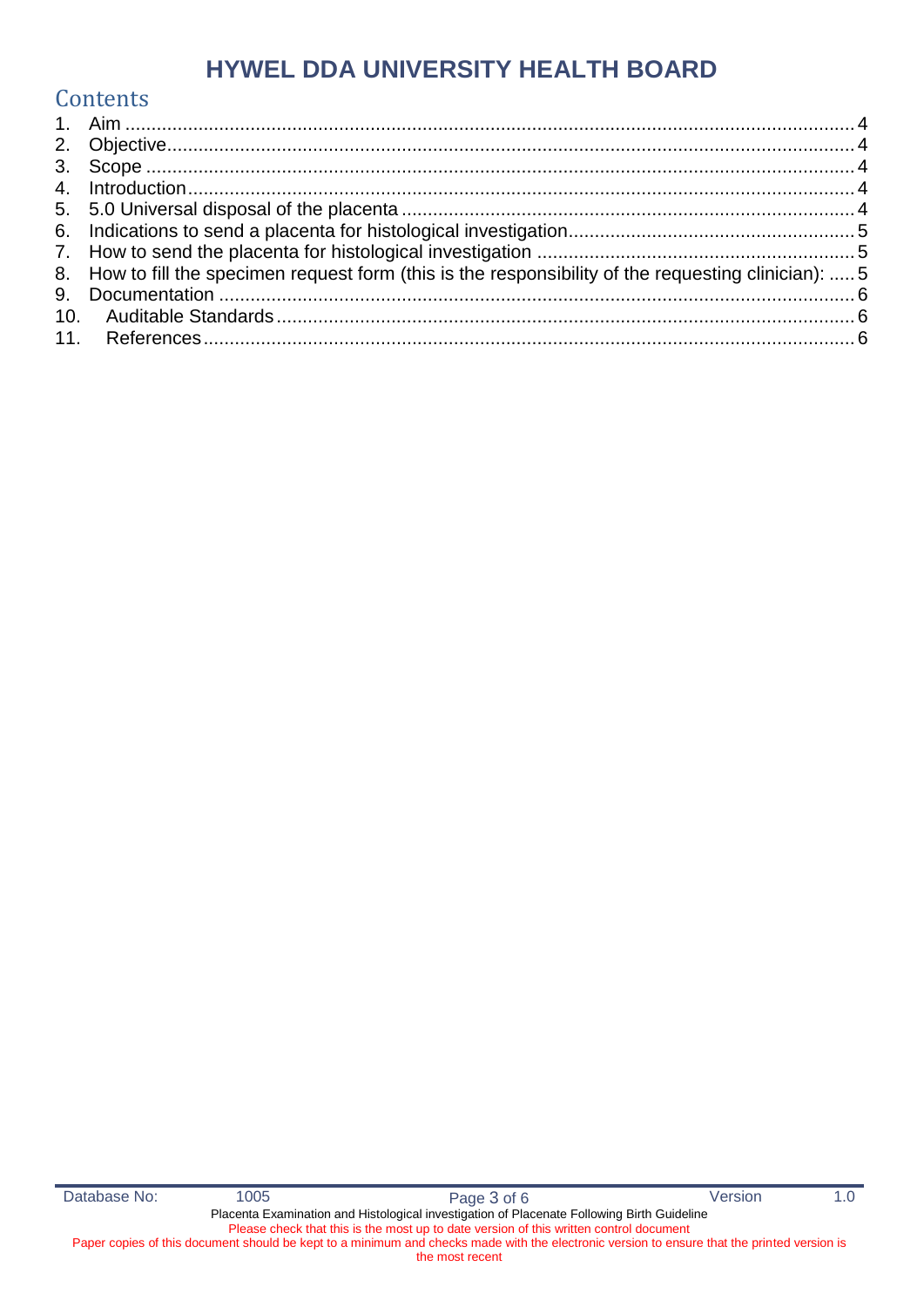#### <span id="page-3-0"></span>**1. Aim**

The aim of this guideline is to provide all clinical staff working within Maternity Services clear guidance on universal disposal of placenta and identification and management of placentas that should be sent for histopathological examination.

#### <span id="page-3-1"></span>**2. Objective**

This objective of this guideline is to provide guidance on the universal disposal of placentae as well as range of indications for referral of a placenta for histopathological examination. The standard operating procedure applies equally to single or multiple gestation that require histological investigation.

Placental histology might

- Facilitate the diagnosis of maternal-fetal conditions associated with adverse outcomes.
- Provide information salient to or allow prognosis for future pregnancies and their outcomes.

#### <span id="page-3-2"></span>**3. Scope**

The scope of this guideline is equally applicable to all staff responsible for providing maternity care in Hywel Dda.

#### <span id="page-3-3"></span>**4. Introduction**

In the majority of cases women will request that the midwife dispose of the placenta appropriately. However in some situations evidence suggest that lesions of the placenta often reflect or explain the condition in which the baby was born and some have clinicopathological implications. However, in most cases, there is no clinicopathological relevance to a placental examination. The benefits that can be expected from the examination include revealing the aetiology of stillbirth, preterm delivery, severe intrauterine growth restriction (IUGR), and neurodevelopmental impairment. It may be possible to decide whether the pathological condition that endangered the wellbeing of the fetus was an acute or a chronic process.

Conditions with the risk of recurrence can be recognised, resulting in adequate treatment and preventive measures during subsequent pregnancies. Placental examination may have medico legal aspects—for example, concerning the aetiology of long term neurodevelopmental sequelae or the approximate timing of an intrauterine death. Individual judgment is warranted concerning the appropriateness of submitting the placenta. The decision to submit the placenta to histopathological examination should be based upon a reasonable likelihood that such an examination will:

- Facilitate the diagnosis of maternal-fetal conditions associated with adverse outcomes;
- Provide information salient to or allow prognosis for future pregnancies and their outcomes

#### <span id="page-3-4"></span>**5. Universal disposal of the placenta**

#### **All placentae, regardless of mode of delivery, should be appropriately labelled and stored on the labour ward for a period of 24 hours. Only after this time should arrangements be made for the appropriate disposal of the placenta in line with the health board policy**

The majority of women will want the midwife to dispose of the placenta which should be done in accord with the health board policy. The placenta should be placed in a placenta container inside a placenta bag. The placenta bag should be labelled with the date and time of birth as well the room number / theatre where the delivery took place. The placenta containers should be stored on the labour ward. At a home confinement, place the placenta into the orange clinical waste bag and place into a placenta pot.

| Database No:                                                                           | 1005                                                                                       | Page 4 of 6                                                                                                                                 | Version | 1.0 |  |
|----------------------------------------------------------------------------------------|--------------------------------------------------------------------------------------------|---------------------------------------------------------------------------------------------------------------------------------------------|---------|-----|--|
|                                                                                        | Placenta Examination and Histological investigation of Placenate Following Birth Guideline |                                                                                                                                             |         |     |  |
| Please check that this is the most up to date version of this written control document |                                                                                            |                                                                                                                                             |         |     |  |
|                                                                                        |                                                                                            | Paper copies of this document should be kept to a minimum and checks made with the electronic version to ensure that the printed version is |         |     |  |
|                                                                                        |                                                                                            | the most recent                                                                                                                             |         |     |  |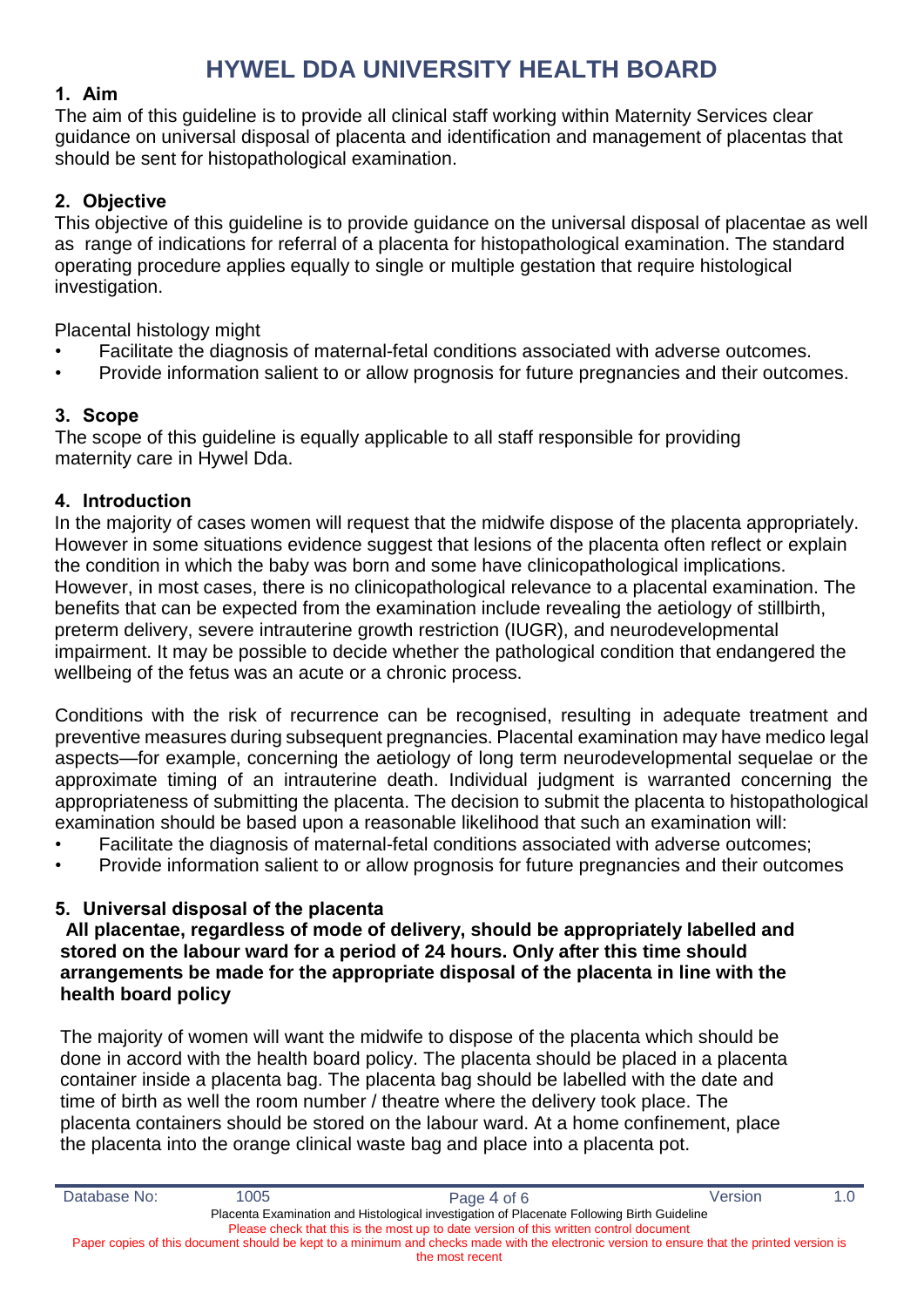If the woman wishes to take her placenta home to bury or encapsulate, instructions for safe disposal should be given and the woman should bring a suitable container for transferring the placenta.

There are occasions where the placenta may need to be sent for histological investigation. This may be due to a poor outcome or to aid in treatment for the neonate (see below)

#### <span id="page-4-0"></span>**6. Indications to send a placenta for histological investigation**

- Severe fetal growth restriction  $(*3*<sup>rd</sup>$  centile)
- Fetal abnormality-chromosomal or structural
- Unexpected term admission to SCBU (where the underlying condition is likely to be related to infection / birth hypoxia)
- Rhesus isoimmunisation
- Morbidly adherent placenta with incomplete removal or major obstetric haemorrhage during removal of the placenta
- Maternal alcohol and substance abuse
- Extreme prematurity(<26 weeks)
- Late miscarriages
- Twins when there is a significant growth discordance
- Maternal infection requiring antibiotics for suspected chorioamnionitis
- Stillbirth (N.B if the parents consent to a post-mortem examination the placenta should be send for full investigation with the baby to University Hospital Wales (UHW))
- A baby born with low Apgars requiring resuscitation / abnormal blood gases

Please note that placenta's should be retained from a home or MLU birth for any of the above indications.

#### **Submission of placentas following other pregnancy complications may depend on the value placed on placental examination in other situations by the senior obstetricians or paediatricians.**

#### <span id="page-4-1"></span>**7. How to send the placenta for histological investigation**

Full details of the patient (mother), clinical consultant and date of delivery should be provided on the request form. As a minimum, the gestational age, birth weight and the indication for referral should be stated. Details of previous pregnancy complications and relevant maternal disease should also be provided.

The specimen container must be labelled with the patient details (on both the lid, and specimen container).

Placenta's for histological investigation should be sent in an appropriate sized white specimen pot available on labour ward..

Placentas may be submitted to the laboratory in normal saline. When fixated in normal saline, the container should be of sufficient size to minimise distortion of the specimen and normal saline should be of adequate volume to cover the specimen entirely to ensure proper fixation.

#### <span id="page-4-2"></span>**8. How to fill the specimen request form (this is the responsibility of the requesting clinician):**

- Ensure full details are recorded on the pathology request form:
- Mothers full name and hospital number